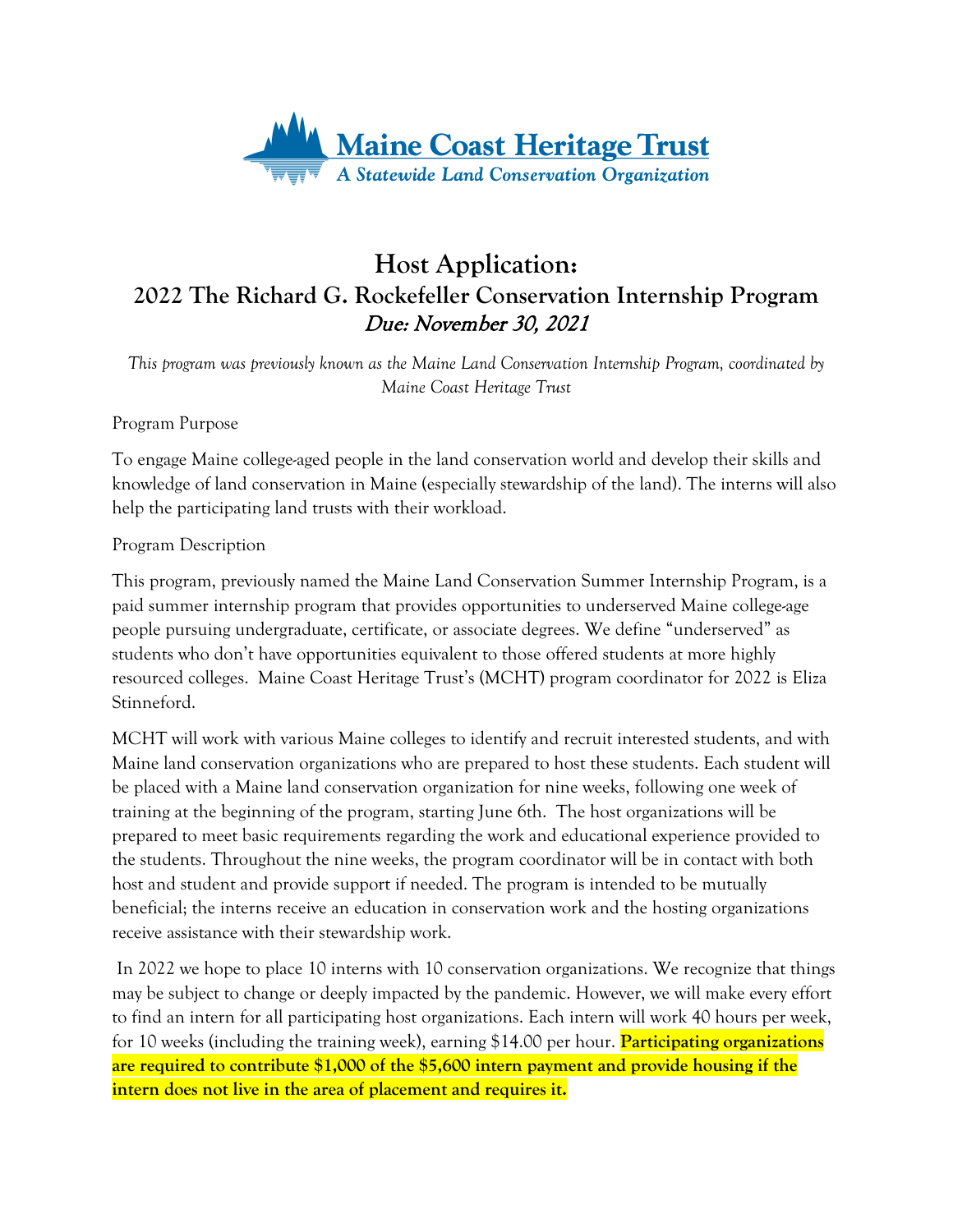## **2021/2022 Timeline**

**November 30 –** Host conservation organization application forms due.

**December/January** – Intern program advertised through MCHT at local colleges and universities and through the Maine Land Trust Network. Host applications will be reviewed, and hosts will be selected and informed of their selection by early December.

**February 23** – Student internship application deadline.

**March 1 (week of)** – MCHT will match applicants with host land trusts and provide hosts with three to four applications to consider. Host will select the interns that they would like to interview and MCHT staff will connect hosts and intern applicants through e-mail. Hosting organizations set-up interviews with a list of candidates provided by MCHT.

**Early to Mid-March (or as soon as possible!)**– Interviews wrap up. *Note: please do not delay the interview process. There is a risk of losing applicants to other jobs the longer the process takes.*

**Mid-March** – Students notified of placement offers. *Please inform the program coordinator if you offer a position.*

**April 1** – Student acceptances due.

**June 6-10 -** Training week TBD based on pandemic. The training held during the first week of the program will help develop needed skills (such as easement monitoring, baseline documentation, chainsaw safety, etc.) and provide a common base of land conservation knowledge. Trainers will be staff of MCHT and participating land trusts (if needed). Location TBD. If we determine it is unsafe to gather the students for training, we will host a two-day virtual training.

**June 17 -** Intern and host agreement forms due.

**June 13** –**August 12** – Nine weeks spent working with hosting organizations.

**Mid July** – Mid-summer intern gathering giving interns the time to reconnect and reflect on their experience so far. Location TBD, we will try and find a central location however based on host organization location, some travel will be required. Interns only.

**August 12** – End of season celebration lunch, attendance required for interns and hosts. Location TBD but likely to be in Southern Maine. Feedback forms due.